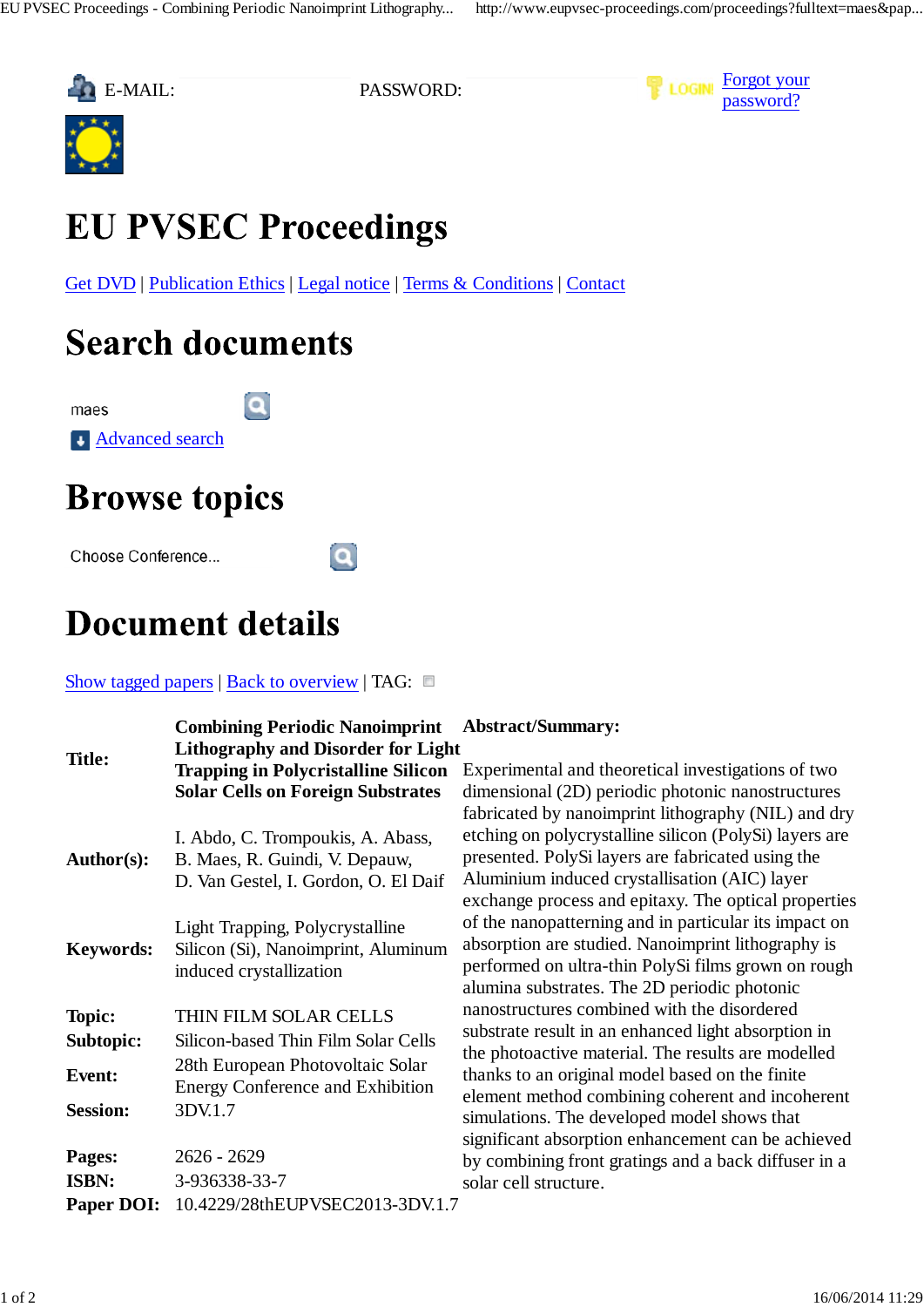**Price:** 0,00 EUR

**Document(s):** Paper, poster

 $\bigcirc$ Download as .pdf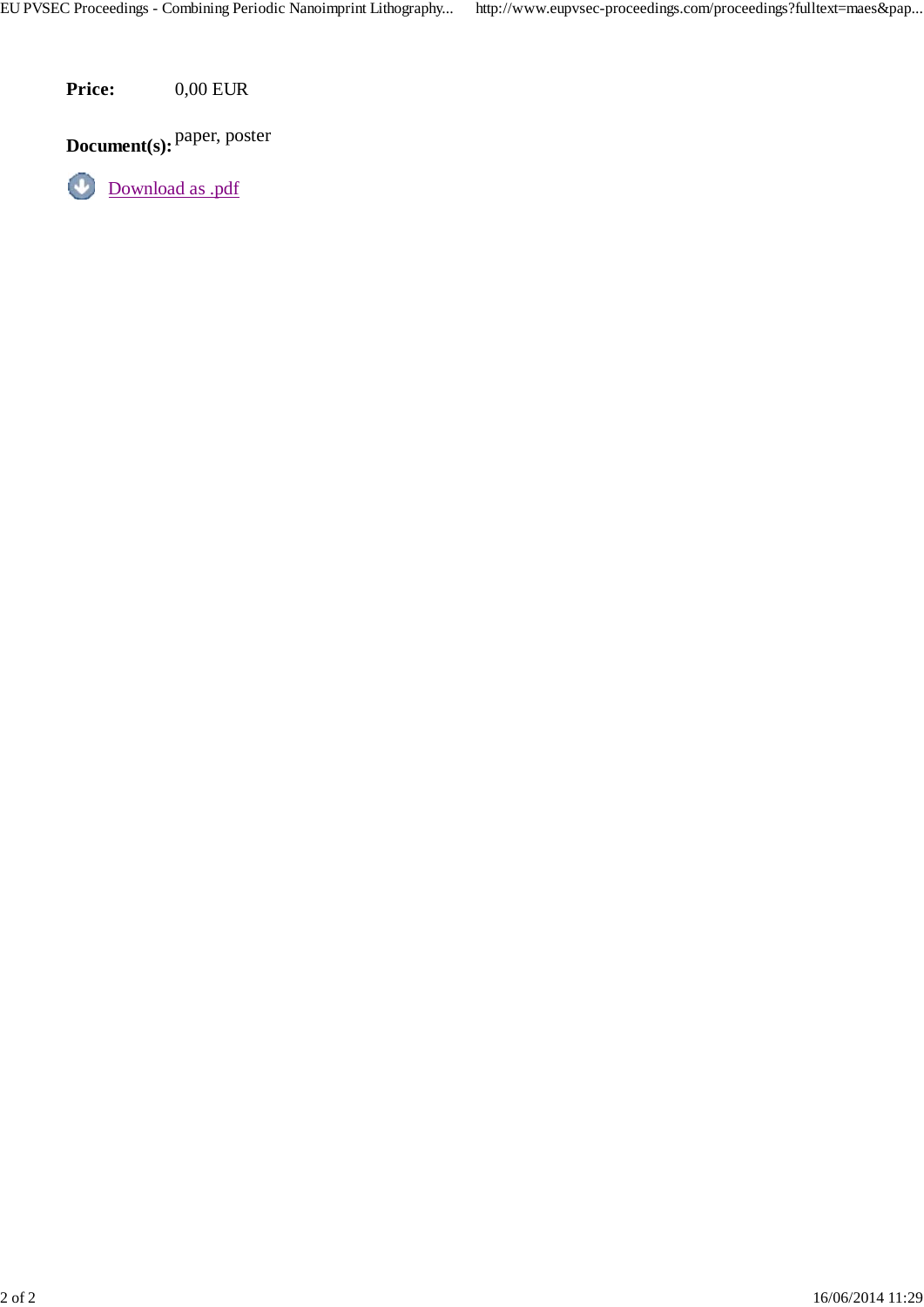#### **COMBINING PERIODIC NANOIMPRINT LITHOGRAPHY AND DISORDER FOR LIGHT TRAPPING IN POLYCRYSTALLINE SILICON SOLAR CELLS ON FOREIGN SUBSTRATES**

Islam Abdo<sup>1,2,3\*‡</sup>, Christos Trompoukis<sup>1,4‡</sup>, Aimi Abass<sup>5</sup>, Bjorn Maes<sup>6,7</sup>, Rafik Guindi<sup>3</sup>, Valérie Depauw<sup>1</sup>, Dries Van Gestel<sup>1</sup>, Ivan Gordon<sup>1</sup>, Ounsi El Daif<sup>1</sup>

<sup>1</sup> IMEC, Kapeldreef 75, 3001 Leuven, Belgium

<sup>2</sup>KACST-Intel Consortium Center of Excellence in Nano-manufacturing Applications (CENA), Riyadh, KSA

<sup>3</sup>Microelectronics System Design department, Nile University, Cairo, Egypt

<sup>4</sup>Katholieke Universiteit Leuven, Leuven, Belgium

5 Solar cells group, ELIS, Gent University, B-9000 Gent, Belgium

6 Photonics research group, INTEC, Gent University-IMEC, B-9000 Gent, Belgium

<sup>7</sup>Micro- and Nanophotonic Materials Group, Department of Physics, University of Mons, B-7000 Mons, Belgium

[\\*Islam.abdo@imec.com](mailto:ounsi.eldaif@imec.be)

‡These authors contributed equally to this work

ABSTRACT: Experimental and theoretical investigations of two dimensional (2D) periodic photonic nanostructures fabricated by nanoimprint lithography (NIL) and dry etching on polycrystalline silicon (PolySi) layers are presented. PolySi layers are fabricated using the Aluminium induced crystallisation (AIC) layer exchange process and epitaxy. The optical properties of the nanopatterning and in particular its impact on absorption are studied. Nanoimprint lithography is performed on ultra-thin PolySi films grown on rough alumina substrates. The 2D periodic photonic nanostructures combined with the disordered substrate result in an enhanced light absorption in the photoactive material. The results are modelled thanks to an original model based on the finite element method combining coherent and incoherent simulations. The developed model shows that significant absorption enhancement can be achieved by combining front gratings and a back diffuser in a solar cell structure.

Keywords: Polycrystalline Silicon, nanoimprint, Aluminum induced crystallization, light trapping.

#### 1 INTRODUCTION

In the route towards reducing the cost of crystalline silicon photovoltaic cells, Polycrystalline Silicon (PolySi) based on Aluminum induced crystallisation (AIC) [1,2] is an interesting material that can be grown on inexpensive non silicon substrates thanks to its possible deposition on a cheap foreign substrate. In this work, thin layers of PolySi of 3 microns are fabricated on an alumina substrate thanks to the AIC layer exchange process.

Given the absorption properties of crystalline silicon (cSi), a slab of thickness in the order of a few microns loses most of the incident light leading due to poor light absorption of the cSi. Light trapping is therefore inevitable for such thin film structure. One of the most extensively used light trapping techniques is random pyramid texturing, used in most commercial solar cells nowadays. It enhances light absorption but, as it is based on the fabrication of pyramids of several micron height, it is only usable for thick active layers. As for ultra-thin technologies of few microns, such conventional light trapping techniques cannot be used because they consume a lot of material which is not affordable. One other technique used for texturing is the random plasma texturing that yields randomly rough surfaces on a nanoscale. Application of plasma texturing on AIC-based polySi layers resulted in cells with a current density of  $20 \text{ mA} \text{cm}^{-2}$  and efficiency of 8% [1,3]. However, this technique still consumes ~1micron of silicon, and it yields a very rough surface that is difficult to passivate. Finally, from the pure optical point of view, a random surface yields a Lambertian profile of light scattering that could be in principle surpassed by diffractive optics [4].

Light manipulation using periodic photonic nanostructures with dimensions within the range of solar wavelengths that silicon absorbs (0.3 to 1.17um) is now possible thanks to the progress in nanophotonics [5,6].

Experimental and simulation results have been shown, demonstrating the effect of nanopatterning on the optical properties of various materials [8-14]. Fabrication of surface nanopatterning requires a nanopatterning technique of high resolution, high throughput, large patterning area and at the same time of low cost. All these characteristics could be found in the nanoimprint lithography (NIL) technique [15,16] which now has started to be used for Si PV applications [6,7].

In this work, we propose the use of NIL to fabricate the two dimensional (2D) surface periodic nanopatterning, in order to enhance the light absorption properties of polySi active layers of a thickness of 3 microns based on the AIC process. And at the same time, get a light absorption higher than that resulting from the use of random plasma texturing technique. A full wave simulation technique that evades the traditional largescale computational domain typical in simulations of disordered systems is also developed. The benefit of the use of surface nanopatterning is confirmed using these simulations. In section 2, the nano-imprint lithography (NIL) process used for nano-patterning will be discussed. In section 3, optical and topographical results will be shown. In section 4, the simulation results and theoretical discussion is then presented.

#### 2 EXPERIMENTAL DETAILS

Thin-film PolySi solar cell technology tries to combine the cost benefit of thin film technology and the quality potential of crystalline Si technology. For this type of solar cells the challenge is to fabricate crystalline Silicon layers on non-silicon substrates. We propose to use AIC in order to increase the grain size of the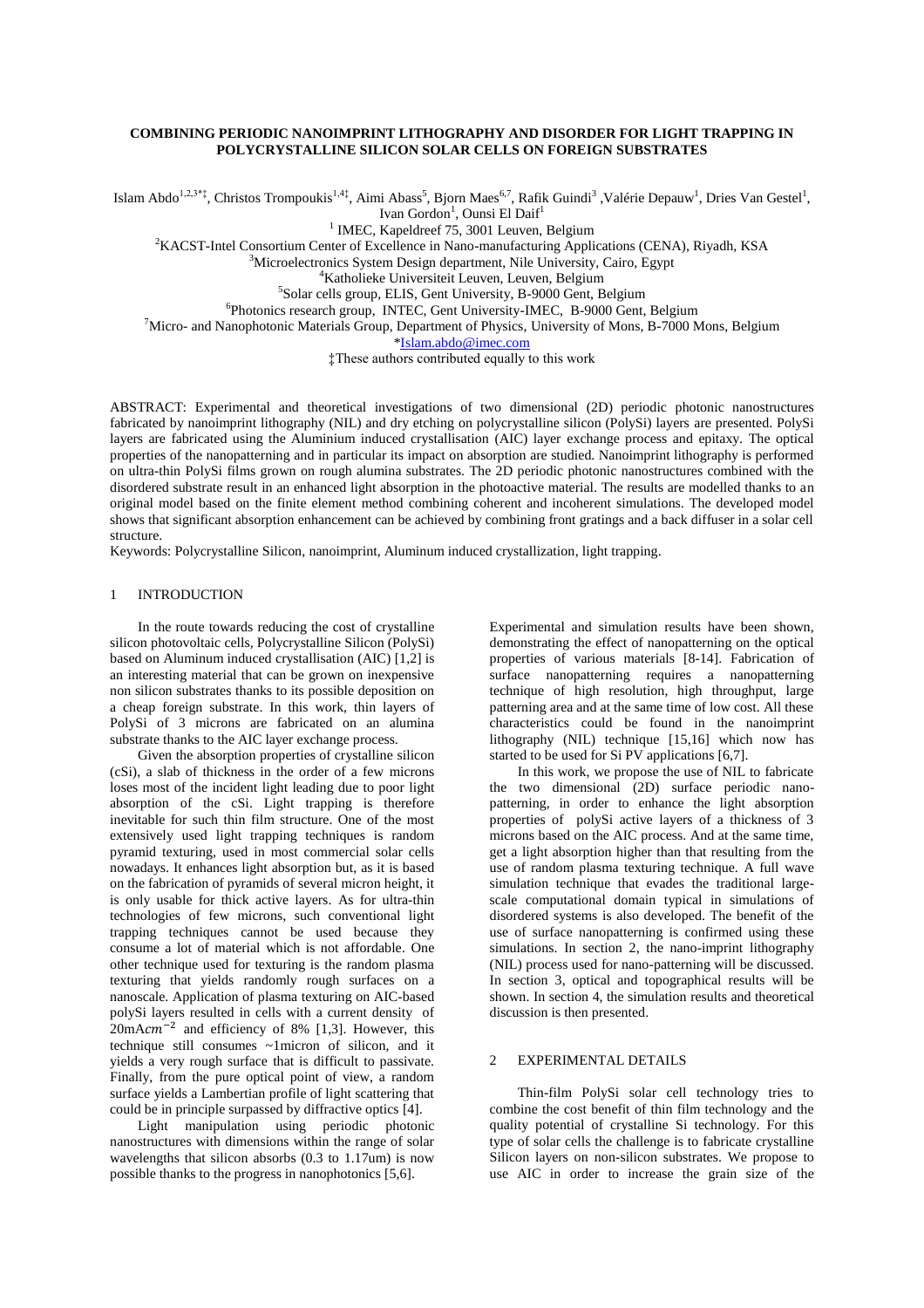crystalline material as described in previous publications [1,3].

In order to fabricate the 2D periodic photonic nanostructures, nanoimprint lithography (NIL) was used as shown in Fig. 1. It's based on the deformation of a thermal resist by compression using a hydraulic press and a soft Polydimethylsioxane (PDMS) stamp. The soft stamp is first fabricated in a mold using a Silicon master stamp (previously patterned by deep UV lithography) and PDMS at a temperature of 80℃. The PolySi layer to be nanoimprinted is then spin coated with the thermal resist which is then deformed at 130℃ by the hydraulic press using the PDMS soft stamp. Reactive ion etching (RIE) is then used to etch the PolySi layer through the nanopatterned thermal resist. The resist is then removed by Acetone and isopropanol to finally have the nanopatterned PolySi layer [6].



Fig. 1. Schematic representation of the soft thermalnanoimprint lithography process flow [6]

#### 3 EXPERIMENTAL RESULTS

The result of the periodic nanopatterning process is shown in Fig. 2. For comparison, a picture of a surface patterned by random plasma etching is shown. The periodic nanopatterning has a period of 900 nm, the diameter of the nanopatterning is 800 nm with a depth of 550 nm. The period is predefined from the used master stamp. The depth and the diameter-to-period ratio depend on the etching conditions. The plasma texturing shown in Fig. 3 was done in a prototype reactor from Secon using micro-wave antennas positioned above the substrates, with SF6 and N2O as precursor gases [3].



Fig. 2. SEM picture of a nanopatterned PolySi layer

As can be seen from Fig. 2 the nanopatterning is covering most (>70%) of the surface despite the latter's roughness. This is possible thanks to the fact that the stamp is soft. The remaining 30% mainly consists of steep sidewalls of hillocks at the grain boundaries.



Fig. 3. SEM picture of a plasma textured PolySi layer [3]

Optically, reflectance reduction is achieved thanks to nanopatterning compared to random plasma texturing. The reflectance curves as well as the integrated reflection values are shown in Fig. 4a. We are able to bring the integrated reflectance down to 17% for the nanoimprinted samples compared to 19% for the reference samples which had a random plasma texturing. This decrease in reflectance is expected to be translated at the cell level by an increase of 15% in short-circuit current compared to non-patterned cells.



Fig. 4. Optical characterization: (a) Reflectance comparison between nanopatterned and plasma textured PolySi (b) Effect of adding ARC on reflectance of nanopatterned PolySi

Fig. 4b shows that adding an anti-reflection coating (ARC) to nanopatterning actually decreases the reflection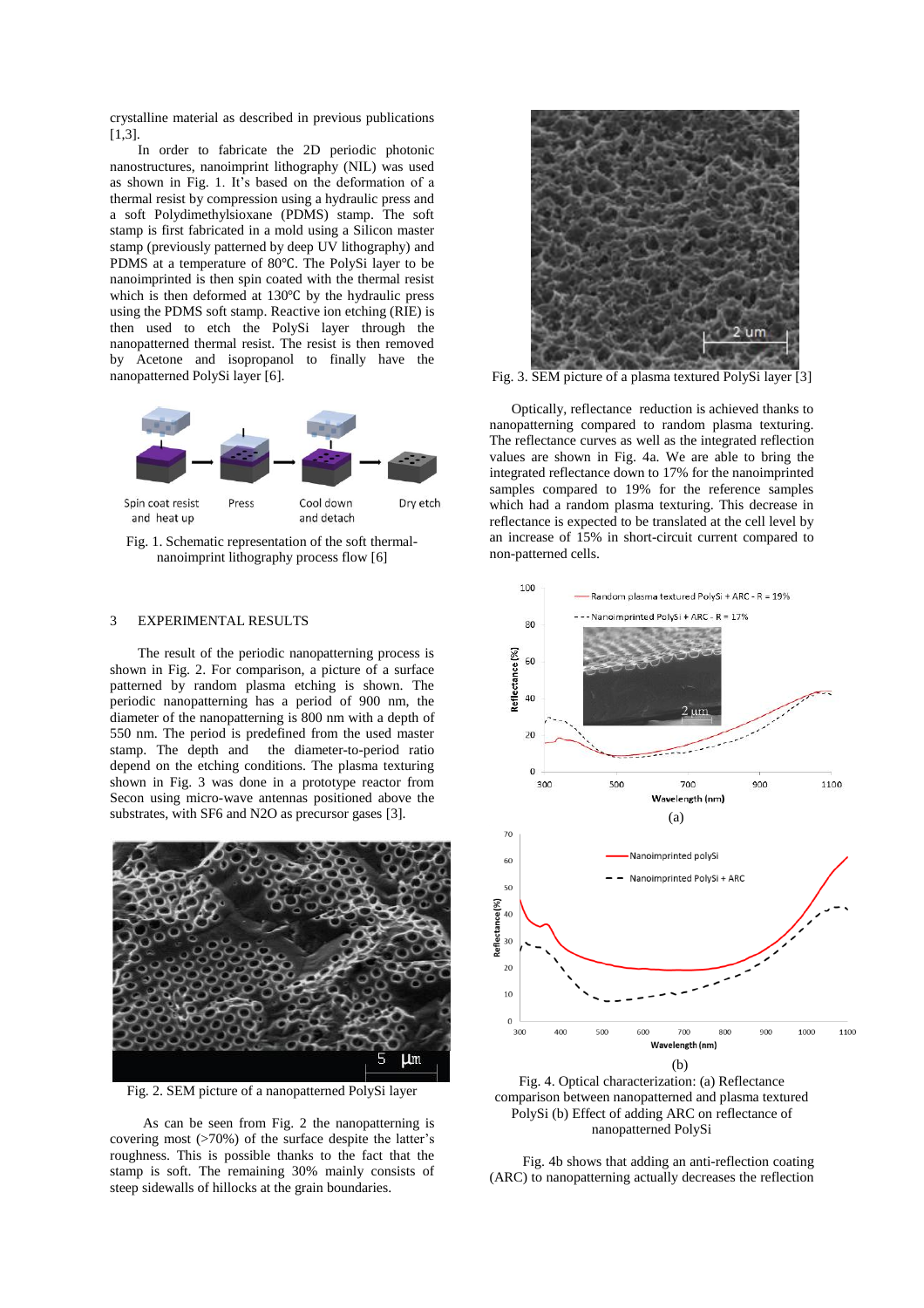in a complementary way; both effects of ARC and nanopatterning are superimposing in a way that they are not acting in different directions.



Fig. 5. Total and diffuse reflectance of an unpatterned, plasma textured and nanopatterned PolySi layer

Optical measurements further show that surface roughness has a big influence on the reflectance's angular distribution. Fig. 5 compares the diffuse components of the reflectance for unpatterned, plasma textured and nanopatterned PolySi. The diffuse-over-total reflectance ratio (D/R) is relatively high for all studied samples, it is however the lowest for the unpatterned layer reaching 91% as the flatter surface enhance the specular component of the reflectance. The D/R has an integrated value of 92% for *both* plasma textured and nanopatterned layers. Going to a finer study, one can see that the plasma texturing shows a lower reflectance at intermediate wavelengths, which may show a better ARC behaviour. On the other hand, the periodic nanopatterning surpasses at long wavelengths, that can be interpreted as a consequence of the diffraction allowed by the periodicity of the nanopatterning, which should act at longer wavelengths given the period of ~900nm.

#### 4 SIMULATION RESULTS AND THEORETICAL DISCUSSION

To study and understand further the light trapping effect of a combined top grating and bottom diffuser structure, numerical simulations were done utilizing the one pass coherent (OPC) method which takes advantage of the incoming light's limited coherence [17]. The OPC method takes into account coherent scattering effects of the top grating while avoiding a large computational domain in simulating the bottom diffuser by working directly with the Fourier components of diffuse wave fronts. In the PolySi thin film system investigated here, coherence of incoming light is broken due to the random nature of the bottom diffuser and additionally due to the optical path length is larger than the natural light coherence length. This is well approximated in the OPC calculations as light coming back from the bottom reflector is considered to have lost its phase relation with light from the top.

2D reflectance plots of combined grating-diffuser structures are shown in Fig. 6. We compare the light trapping effect of top grating only structures with that of combined structures assuming a lossless bottom reflector and a reference unpatterned flat structure. The results in Fig. 6 show that significant reflectance reduction is already obtained by patterning the top surface as can be seen in Fig. 6 when one compares the black square plots with the circle plots. Additionally, having a lambertian diffuser at the bottom can significantly further reduce the reflectance of a top patterned solar cell structure. A notable reduction of the integrated reflectance of the AM 1.5G spectrum throughout the wavelength range of 300- 1200nm can be achieved with the combined structure. For example, for the period of 400nm, a top grating only structure can have an integrated reflectance of 28% whereas the combined structure has an integrated reflectance of 22%.

The further reduction of reflectance in the combined structure comes from the additional increase of optical path length by diffuse scattering of light to larger angles. Though the grating structure gives diffraction scattering effects aside from anti reflection graded index effects, the resulting angular spread of light is limited due to the high refractive index of silicon. Furthermore, conventional grating structures tend to not diffract light efficiently to high diffraction orders. For the wavelength of 900nm, the first order diffraction of normal incidence light by gratings with a periodicity of 400nm leads to an angle of 38.5˚ inside the silicon. Thus, even with a grating that can impart high in-plane momentum, the angular spread of light is still limited and leaves a lot of room for a bottom diffuser to contribute.



Fig. 6. Reflectance of PolySi solar cell structures calculated with the OPC method. Structures with patterned top surface only are compared to structures with combined top grating and bottom diffuser for different periodicity. The inset shows the simulated structure. Periods are varied without changing the fill factor and grating depth.

#### 5 CONCLUSION AND OUTLOOK

The results of integrating nanopatterning using NIL into AIC-based PolySi layers was shown experimentally and theoretically. We were able to nanopattern 70% of the whole surface. The patterning was shown to decrease the reflectance from 19% for plasma texturing down to 17% and the effect of both ARC and patterning are superimposing. A 15% increase in short circuit current is expected as a result of this decrease in reflectance. The diffuse reflectance was found as the dominating part of the total reflectance as a result of the surface roughness. Simulations demonstrate that combining top grating pattern with a bottom diffuser can lead to significant absorption enhancement. The top grating pattern mainly gives better antireflection properties while the bottom diffuser increases optical path length of light by increasing the angular spread inside the material.

To make cells of nanopatterned PolySi active layers, good surface passivation is inevitable due to the probable increase of dangling bonds after etching. Increasing the nanopatterning area and optimizing the patterning